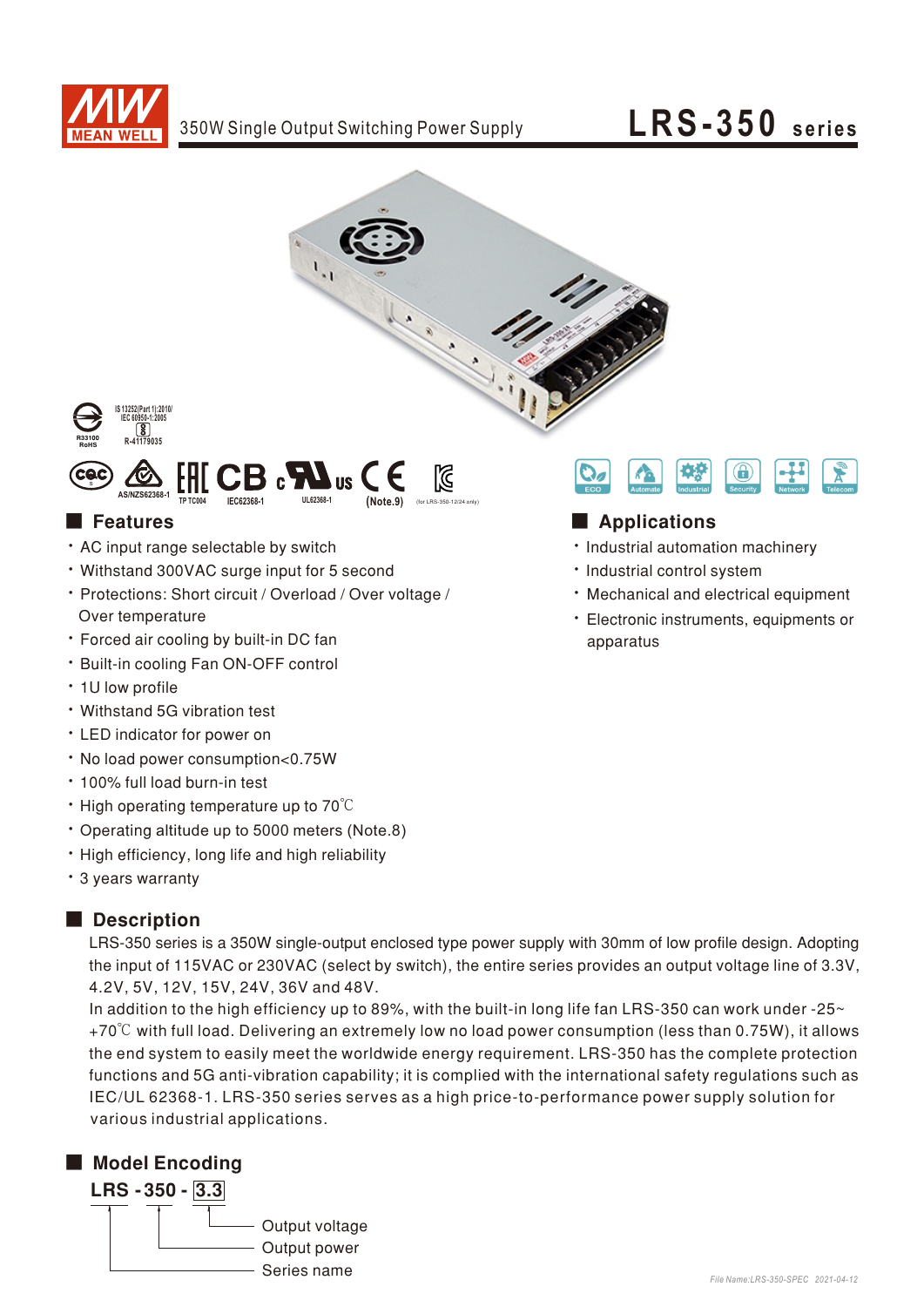

## 350W Single Output Switching Power Supply **LRS-3 5 0 series**

### **SPECIFICATION**

| <b>MODEL</b>                 |                                                                                                                                                                                                                                                                                                                                                                                                                                                                                                                                                                                                                                                                                                                                                                                                                                                                                                                                                                                                                                                                                                                                                                                                                                                                                                                                                                                                                                                                                                                                                                                                                                                                                                                                                                                                                         | LRS-350-3.3                                                                                                                                                | LRS-350-4.2 LRS-350-5         |              | LRS-350-12                                  | LRS-350-15   LRS-350-24 |                | LRS-350-36   LRS-350-48                                     |                 |
|------------------------------|-------------------------------------------------------------------------------------------------------------------------------------------------------------------------------------------------------------------------------------------------------------------------------------------------------------------------------------------------------------------------------------------------------------------------------------------------------------------------------------------------------------------------------------------------------------------------------------------------------------------------------------------------------------------------------------------------------------------------------------------------------------------------------------------------------------------------------------------------------------------------------------------------------------------------------------------------------------------------------------------------------------------------------------------------------------------------------------------------------------------------------------------------------------------------------------------------------------------------------------------------------------------------------------------------------------------------------------------------------------------------------------------------------------------------------------------------------------------------------------------------------------------------------------------------------------------------------------------------------------------------------------------------------------------------------------------------------------------------------------------------------------------------------------------------------------------------|------------------------------------------------------------------------------------------------------------------------------------------------------------|-------------------------------|--------------|---------------------------------------------|-------------------------|----------------|-------------------------------------------------------------|-----------------|
|                              | <b>DC VOLTAGE</b>                                                                                                                                                                                                                                                                                                                                                                                                                                                                                                                                                                                                                                                                                                                                                                                                                                                                                                                                                                                                                                                                                                                                                                                                                                                                                                                                                                                                                                                                                                                                                                                                                                                                                                                                                                                                       | 3.3V                                                                                                                                                       | 4.2V                          | 5V           | 12V                                         | 15V                     | <b>24V</b>     | 36V                                                         | 48V             |
| <b>OUTPUT</b>                | <b>RATED CURRENT</b>                                                                                                                                                                                                                                                                                                                                                                                                                                                                                                                                                                                                                                                                                                                                                                                                                                                                                                                                                                                                                                                                                                                                                                                                                                                                                                                                                                                                                                                                                                                                                                                                                                                                                                                                                                                                    | 60A                                                                                                                                                        | 60A                           | 60A          | 29A                                         | 23.2A                   | 14.6A          | 9.7A                                                        | 7.3A            |
|                              | <b>CURRENT RANGE</b>                                                                                                                                                                                                                                                                                                                                                                                                                                                                                                                                                                                                                                                                                                                                                                                                                                                                                                                                                                                                                                                                                                                                                                                                                                                                                                                                                                                                                                                                                                                                                                                                                                                                                                                                                                                                    | $0 - 60A$                                                                                                                                                  | $0 - 60A$                     | $0 - 60A$    | $0 - 29A$                                   | $0 - 23.2A$             | $0 - 14.6A$    | $0 - 9.7A$                                                  | $0 - 7.3A$      |
|                              | <b>RATED POWER</b>                                                                                                                                                                                                                                                                                                                                                                                                                                                                                                                                                                                                                                                                                                                                                                                                                                                                                                                                                                                                                                                                                                                                                                                                                                                                                                                                                                                                                                                                                                                                                                                                                                                                                                                                                                                                      | 198W                                                                                                                                                       | 252W                          | 300W         | 348W                                        | 348W                    | 350.4W         | 349.2W                                                      | 350.4W          |
|                              | RIPPLE & NOISE (max.) Note.2 150mVp-p                                                                                                                                                                                                                                                                                                                                                                                                                                                                                                                                                                                                                                                                                                                                                                                                                                                                                                                                                                                                                                                                                                                                                                                                                                                                                                                                                                                                                                                                                                                                                                                                                                                                                                                                                                                   |                                                                                                                                                            | $150mVp-p$                    | 150mVp-p     | 150mVp-p                                    | 150mVp-p                | 150mVp-p       | 200mVp-p                                                    | 200mVp-p        |
|                              | <b>VOLTAGE ADJ. RANGE</b>                                                                                                                                                                                                                                                                                                                                                                                                                                                                                                                                                                                                                                                                                                                                                                                                                                                                                                                                                                                                                                                                                                                                                                                                                                                                                                                                                                                                                                                                                                                                                                                                                                                                                                                                                                                               | $2.97 - 3.6V$                                                                                                                                              | $3.6 - 4.4V$                  | $4.5 - 5.5V$ | $10.2 - 13.8V$                              | $13.5 - 18V$            | $21.6 - 28.8V$ | $32.4 - 39.6V$                                              | $43.2 - 52.8V$  |
|                              | VOLTAGE TOLERANCE Note.3 $\pm$ 4.0%                                                                                                                                                                                                                                                                                                                                                                                                                                                                                                                                                                                                                                                                                                                                                                                                                                                                                                                                                                                                                                                                                                                                                                                                                                                                                                                                                                                                                                                                                                                                                                                                                                                                                                                                                                                     |                                                                                                                                                            | ±4.0%                         | $\pm$ 3.0%   | ±1.5%                                       | ±1.0%                   | ±1.0%          | ±1.0%                                                       | ±1.0%           |
|                              | LINE REGULATION Note.4 $\pm$ 0.5%                                                                                                                                                                                                                                                                                                                                                                                                                                                                                                                                                                                                                                                                                                                                                                                                                                                                                                                                                                                                                                                                                                                                                                                                                                                                                                                                                                                                                                                                                                                                                                                                                                                                                                                                                                                       |                                                                                                                                                            | ±0.5%                         | ±0.5%        | ±0.5%                                       | ±0.5%                   | ±0.5%          | ±0.5%                                                       | ±0.5%           |
|                              | <b>LOAD REGULATION Note.5 <math>\pm</math> 2.5%</b>                                                                                                                                                                                                                                                                                                                                                                                                                                                                                                                                                                                                                                                                                                                                                                                                                                                                                                                                                                                                                                                                                                                                                                                                                                                                                                                                                                                                                                                                                                                                                                                                                                                                                                                                                                     |                                                                                                                                                            | ±2.5%                         | ±2.0%        | ±1.0%                                       | ±0.5%                   | ±0.5%          | ±0.5%                                                       | ±0.5%           |
|                              | <b>SETUP, RISE TIME</b>                                                                                                                                                                                                                                                                                                                                                                                                                                                                                                                                                                                                                                                                                                                                                                                                                                                                                                                                                                                                                                                                                                                                                                                                                                                                                                                                                                                                                                                                                                                                                                                                                                                                                                                                                                                                 | 1300ms, 50ms/230VAC                                                                                                                                        |                               |              | 1300ms, 50ms/115VAC at full load            |                         |                |                                                             |                 |
|                              | <b>HOLD UP TIME (Typ.)</b>                                                                                                                                                                                                                                                                                                                                                                                                                                                                                                                                                                                                                                                                                                                                                                                                                                                                                                                                                                                                                                                                                                                                                                                                                                                                                                                                                                                                                                                                                                                                                                                                                                                                                                                                                                                              | 16ms/230VAC<br>12ms/115VAC at full load                                                                                                                    |                               |              |                                             |                         |                |                                                             |                 |
| <b>INPUT</b>                 | <b>VOLTAGE RANGE</b>                                                                                                                                                                                                                                                                                                                                                                                                                                                                                                                                                                                                                                                                                                                                                                                                                                                                                                                                                                                                                                                                                                                                                                                                                                                                                                                                                                                                                                                                                                                                                                                                                                                                                                                                                                                                    | 90 ~ 132VAC / 180 ~ 264VAC by switch<br>240~370VDC<br>(switch on 230VAC)                                                                                   |                               |              |                                             |                         |                |                                                             |                 |
|                              | <b>FREQUENCY RANGE</b>                                                                                                                                                                                                                                                                                                                                                                                                                                                                                                                                                                                                                                                                                                                                                                                                                                                                                                                                                                                                                                                                                                                                                                                                                                                                                                                                                                                                                                                                                                                                                                                                                                                                                                                                                                                                  | $47 - 63$ Hz                                                                                                                                               |                               |              |                                             |                         |                |                                                             |                 |
|                              | <b>EFFICIENCY (Typ.)</b>                                                                                                                                                                                                                                                                                                                                                                                                                                                                                                                                                                                                                                                                                                                                                                                                                                                                                                                                                                                                                                                                                                                                                                                                                                                                                                                                                                                                                                                                                                                                                                                                                                                                                                                                                                                                | 79.5%                                                                                                                                                      | 81.5%                         | 83.5%        | 85%                                         | 86%                     | 88%            | 88.5%                                                       | 89%             |
|                              | <b>AC CURRENT (Typ.)</b>                                                                                                                                                                                                                                                                                                                                                                                                                                                                                                                                                                                                                                                                                                                                                                                                                                                                                                                                                                                                                                                                                                                                                                                                                                                                                                                                                                                                                                                                                                                                                                                                                                                                                                                                                                                                | 6.8A/115VAC                                                                                                                                                | 3.4A/230VAC                   |              |                                             |                         |                |                                                             |                 |
|                              | <b>INRUSH CURRENT (Typ.)</b>                                                                                                                                                                                                                                                                                                                                                                                                                                                                                                                                                                                                                                                                                                                                                                                                                                                                                                                                                                                                                                                                                                                                                                                                                                                                                                                                                                                                                                                                                                                                                                                                                                                                                                                                                                                            | 60A/230VAC<br>60A/115VAC                                                                                                                                   |                               |              |                                             |                         |                |                                                             |                 |
|                              | <b>LEAKAGE CURRENT</b>                                                                                                                                                                                                                                                                                                                                                                                                                                                                                                                                                                                                                                                                                                                                                                                                                                                                                                                                                                                                                                                                                                                                                                                                                                                                                                                                                                                                                                                                                                                                                                                                                                                                                                                                                                                                  | <2mA/240VAC                                                                                                                                                |                               |              |                                             |                         |                |                                                             |                 |
| <b>PROTECTION</b>            |                                                                                                                                                                                                                                                                                                                                                                                                                                                                                                                                                                                                                                                                                                                                                                                                                                                                                                                                                                                                                                                                                                                                                                                                                                                                                                                                                                                                                                                                                                                                                                                                                                                                                                                                                                                                                         | 110 $\sim$ 140% rated output power                                                                                                                         |                               |              |                                             |                         |                |                                                             |                 |
|                              | <b>OVER LOAD</b>                                                                                                                                                                                                                                                                                                                                                                                                                                                                                                                                                                                                                                                                                                                                                                                                                                                                                                                                                                                                                                                                                                                                                                                                                                                                                                                                                                                                                                                                                                                                                                                                                                                                                                                                                                                                        | 3.3~36V Hiccup mode, recovers automatically after fault condition is removed.<br>48V Shut down and latch off o/p voltage, re-power on to recover.          |                               |              |                                             |                         |                |                                                             |                 |
|                              |                                                                                                                                                                                                                                                                                                                                                                                                                                                                                                                                                                                                                                                                                                                                                                                                                                                                                                                                                                                                                                                                                                                                                                                                                                                                                                                                                                                                                                                                                                                                                                                                                                                                                                                                                                                                                         | $3.8 - 4.45V$                                                                                                                                              | $4.6 \sim 5.4V$               |              | $5.75 \sim 6.75V$   13.8 ~ 16.2V   18 ~ 21V |                         |                | $28.8 \approx 33.6 \text{V}$   41.4 $\approx 46.8 \text{V}$ | $155.2 - 64.8V$ |
|                              | <b>OVER VOLTAGE</b>                                                                                                                                                                                                                                                                                                                                                                                                                                                                                                                                                                                                                                                                                                                                                                                                                                                                                                                                                                                                                                                                                                                                                                                                                                                                                                                                                                                                                                                                                                                                                                                                                                                                                                                                                                                                     | 3.3~36V Hiccup mode, recovers automatically after fault condition is removed.<br>48V Shut down and latch off o/p voltage, re-power on to recover.          |                               |              |                                             |                         |                |                                                             |                 |
|                              | <b>OVER TEMPERATURE</b>                                                                                                                                                                                                                                                                                                                                                                                                                                                                                                                                                                                                                                                                                                                                                                                                                                                                                                                                                                                                                                                                                                                                                                                                                                                                                                                                                                                                                                                                                                                                                                                                                                                                                                                                                                                                 | 3.3~36V Hiccup mode, recovers automatically after fault condition is removed.<br>48V Shut down and latch off o/p voltage, re-power on to recover.          |                               |              |                                             |                         |                |                                                             |                 |
| <b>FUNCTION</b>              | <b>FAN ON/OFF CONTROL</b><br>(Typ.)                                                                                                                                                                                                                                                                                                                                                                                                                                                                                                                                                                                                                                                                                                                                                                                                                                                                                                                                                                                                                                                                                                                                                                                                                                                                                                                                                                                                                                                                                                                                                                                                                                                                                                                                                                                     | RTH3 $\geq$ 50°C FAN ON, $\leq$ 40°C FAN OFF                                                                                                               |                               |              |                                             |                         |                |                                                             |                 |
|                              | <b>WORKING TEMP.</b>                                                                                                                                                                                                                                                                                                                                                                                                                                                                                                                                                                                                                                                                                                                                                                                                                                                                                                                                                                                                                                                                                                                                                                                                                                                                                                                                                                                                                                                                                                                                                                                                                                                                                                                                                                                                    | $-25 \sim +70^{\circ}$ C (Refer to "Derating Curve")                                                                                                       |                               |              |                                             |                         |                |                                                             |                 |
|                              | <b>WORKING HUMIDITY</b>                                                                                                                                                                                                                                                                                                                                                                                                                                                                                                                                                                                                                                                                                                                                                                                                                                                                                                                                                                                                                                                                                                                                                                                                                                                                                                                                                                                                                                                                                                                                                                                                                                                                                                                                                                                                 | $20 \sim 90\%$ RH non-condensing                                                                                                                           |                               |              |                                             |                         |                |                                                             |                 |
|                              | ENVIRONMENT STORAGE TEMP., HUMIDITY                                                                                                                                                                                                                                                                                                                                                                                                                                                                                                                                                                                                                                                                                                                                                                                                                                                                                                                                                                                                                                                                                                                                                                                                                                                                                                                                                                                                                                                                                                                                                                                                                                                                                                                                                                                     | $-40 \sim +85^{\circ}$ C, 10 ~ 95% RH                                                                                                                      |                               |              |                                             |                         |                |                                                             |                 |
|                              | <b>TEMP. COEFFICIENT</b>                                                                                                                                                                                                                                                                                                                                                                                                                                                                                                                                                                                                                                                                                                                                                                                                                                                                                                                                                                                                                                                                                                                                                                                                                                                                                                                                                                                                                                                                                                                                                                                                                                                                                                                                                                                                | $\pm$ 0.03%/°C (0 ~ 50°C)                                                                                                                                  |                               |              |                                             |                         |                |                                                             |                 |
|                              | <b>VIBRATION</b>                                                                                                                                                                                                                                                                                                                                                                                                                                                                                                                                                                                                                                                                                                                                                                                                                                                                                                                                                                                                                                                                                                                                                                                                                                                                                                                                                                                                                                                                                                                                                                                                                                                                                                                                                                                                        | 10 ~ 500Hz, 5G 10min./1cycle, 60min. each along X, Y, Z axes                                                                                               |                               |              |                                             |                         |                |                                                             |                 |
| <b>SAFETY</b>                | <b>SAFETY STANDARDS</b>                                                                                                                                                                                                                                                                                                                                                                                                                                                                                                                                                                                                                                                                                                                                                                                                                                                                                                                                                                                                                                                                                                                                                                                                                                                                                                                                                                                                                                                                                                                                                                                                                                                                                                                                                                                                 | IEC/UL 62368-1, BSMI CNS14336-1, EAC TP TC 004, KC K60950-1(for LRS-350-12/24 only),<br>BIS IS13252(Part1): 2010/IEC 60950-1: 2005, AS/NZS62368.1 approved |                               |              |                                             |                         |                |                                                             |                 |
|                              | <b>WITHSTAND VOLTAGE</b>                                                                                                                                                                                                                                                                                                                                                                                                                                                                                                                                                                                                                                                                                                                                                                                                                                                                                                                                                                                                                                                                                                                                                                                                                                                                                                                                                                                                                                                                                                                                                                                                                                                                                                                                                                                                | I/P-O/P:3KVAC<br>I/P-FG:2KVAC<br>O/P-FG:0.5KVAC                                                                                                            |                               |              |                                             |                         |                |                                                             |                 |
|                              | <b>ISOLATION RESISTANCE</b>                                                                                                                                                                                                                                                                                                                                                                                                                                                                                                                                                                                                                                                                                                                                                                                                                                                                                                                                                                                                                                                                                                                                                                                                                                                                                                                                                                                                                                                                                                                                                                                                                                                                                                                                                                                             | I/P-O/P, I/P-FG, O/P-FG:100M Ohms/500VDC / 25°C/70% RH                                                                                                     |                               |              |                                             |                         |                |                                                             |                 |
|                              | <b>EMC EMISSION</b>                                                                                                                                                                                                                                                                                                                                                                                                                                                                                                                                                                                                                                                                                                                                                                                                                                                                                                                                                                                                                                                                                                                                                                                                                                                                                                                                                                                                                                                                                                                                                                                                                                                                                                                                                                                                     | Compliance to BSMI CNS13438, EAC TP TC 020, KC KN32, KN35(for LRS-350-12/24 only)                                                                          |                               |              |                                             |                         |                |                                                             |                 |
|                              | <b>EMC IMMUNITY</b>                                                                                                                                                                                                                                                                                                                                                                                                                                                                                                                                                                                                                                                                                                                                                                                                                                                                                                                                                                                                                                                                                                                                                                                                                                                                                                                                                                                                                                                                                                                                                                                                                                                                                                                                                                                                     | Compliance to EAC TP TC 020, KC KN32, KN35 (for LRS-350-12/24 only)                                                                                        |                               |              |                                             |                         |                |                                                             |                 |
|                              | <b>MTBF</b>                                                                                                                                                                                                                                                                                                                                                                                                                                                                                                                                                                                                                                                                                                                                                                                                                                                                                                                                                                                                                                                                                                                                                                                                                                                                                                                                                                                                                                                                                                                                                                                                                                                                                                                                                                                                             | MIL-HDBK-217F $(25^{\circ}C)$<br>327.9K hrs min.                                                                                                           |                               |              |                                             |                         |                |                                                             |                 |
| <b>OTHERS</b><br><b>NOTE</b> | <b>DIMENSION</b>                                                                                                                                                                                                                                                                                                                                                                                                                                                                                                                                                                                                                                                                                                                                                                                                                                                                                                                                                                                                                                                                                                                                                                                                                                                                                                                                                                                                                                                                                                                                                                                                                                                                                                                                                                                                        | 215*115*30mm (L*W*H)                                                                                                                                       |                               |              |                                             |                         |                |                                                             |                 |
|                              | <b>PACKING</b><br>1. All parameters NOT specially mentioned are measured at 230VAC input, rated load and 25 <sup>°</sup> C of ambient temperature.                                                                                                                                                                                                                                                                                                                                                                                                                                                                                                                                                                                                                                                                                                                                                                                                                                                                                                                                                                                                                                                                                                                                                                                                                                                                                                                                                                                                                                                                                                                                                                                                                                                                      |                                                                                                                                                            | 0.76Kg; 15pcs/12.4Kg/0.78CUFT |              |                                             |                         |                |                                                             |                 |
|                              | 2. Ripple & noise are measured at 20MHz of bandwidth by using a 12" twisted pair-wire terminated with a 0.1uf & 47uf parallel capacitor.<br>3. Tolerance : includes set up tolerance, line regulation and load regulation.<br>4. Line regulation is measured from low line to high line at rated load.<br>5. Load regulation is measured from 0% to 100% rated load.<br>6. Length of set up time is measured at cold first start. Turning ON/OFF the power supply very quickly may lead to increase of the set up time.<br>7. The 150% peak load capability is built in for up to 1 second for 12~48V.LRS-350 will enter hiccup mode if the peak load is delivered<br>for over 1 second and will recover once it resumes to the rated current level(115VAC/230VAC).<br>8. The ambient temperature derating of 5°C/1000m is needed for operating altitude greater than 2000m(6500ft).<br>9. This power supply does not meet the harmonic current requirements outlined by EN61000-3-2. Please do not use this power supply<br>under the following conditions:<br>a) the end-devices is used within the European Union, and<br>b) the end-devices is connected to public mains supply with 220Vac or greater rated nominal voltage, and<br>c) the power supply is:<br>- installed in end-devices with average or continuous input power greater than 75W, or<br>- belong to part of a lighting system<br>Exception:<br>Power supplies used within the following end-devices do not need to fulfill EN61000-3-2<br>a) professional equipment with a total rated input power greater than 1000W;<br>b) symmetrically controlled heating elements with a rated power less than or equal to 200W<br>X Product Liability Disclaimer: For detailed information, please refer to https://www.meanwell.com/serviceDisclaimer.aspx |                                                                                                                                                            |                               |              |                                             |                         |                |                                                             |                 |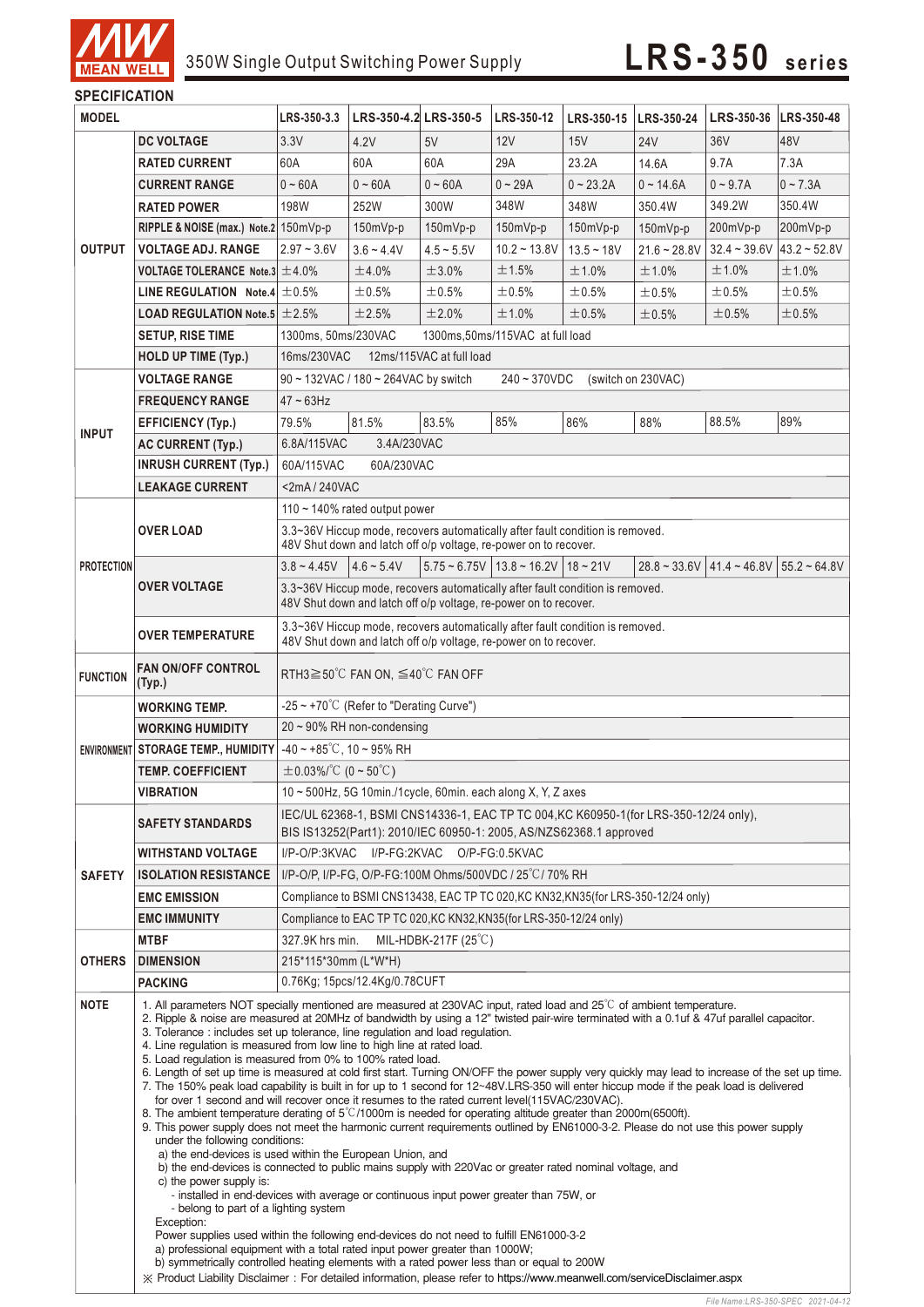

## 350W Single Output Switching Power Supply **LRS-350** series